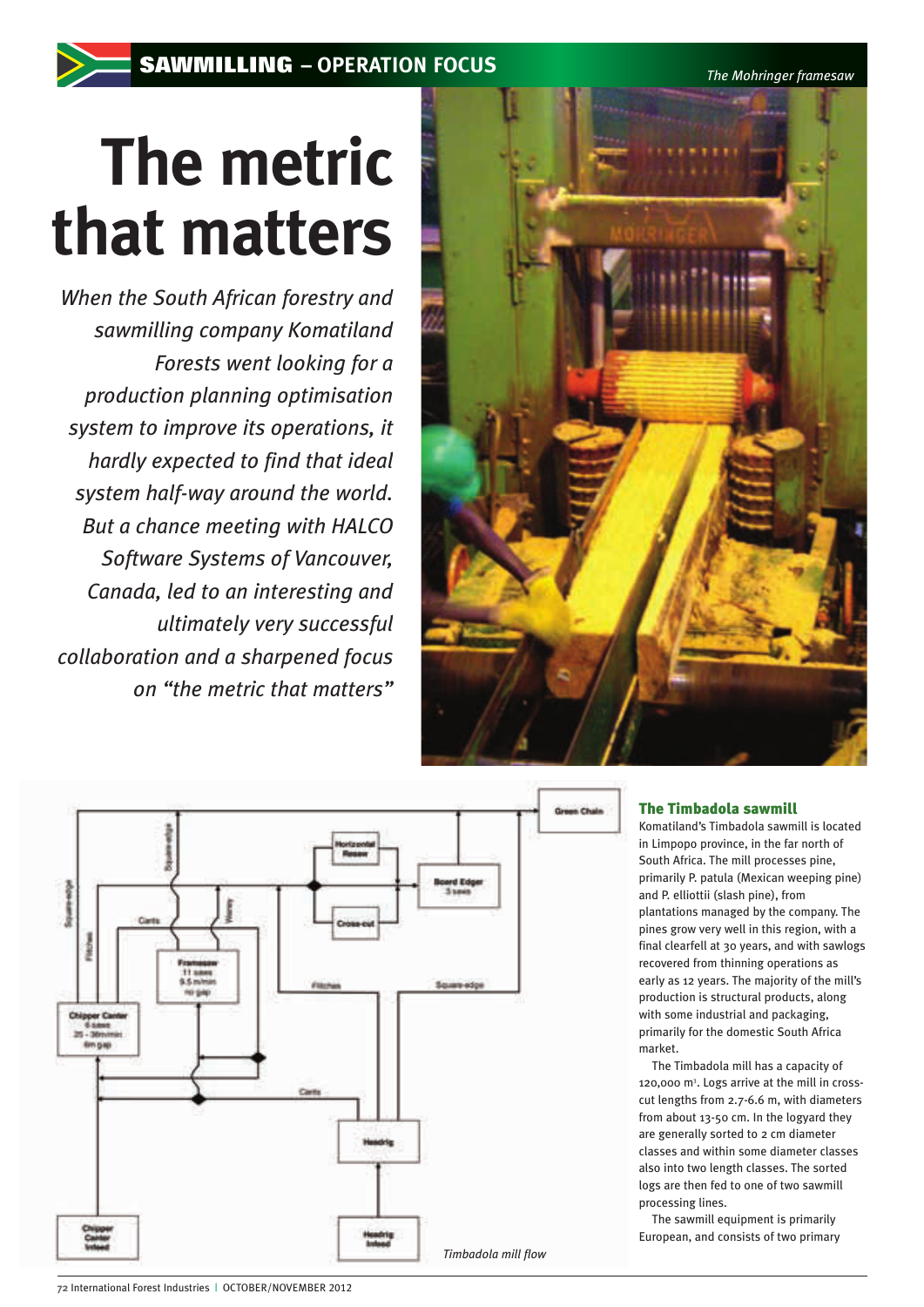

*Komatiland Forests Sales and Processing Manager, Francois de Villiers*

breakdown machines, a chippercanter and carriage headrig. Cants from both machines may be processed at a downstream framesaw, and in addition cants may also pass through the merrygo-round feed to the chippercanter.

Downstream from the sawmill, kiln-dried material is destacked manually, and then processed in one of two separate finishing mills, the planermill and the VAP (value-added process). The finishing processes have significant flexibility to transform the rough-sawn products, by:

- Ripping (splitting into two or three narrower products)
- Finger-jointing to produce longer products from shorts.

#### The challenges

Like most of the world, South Africa's domestic timber market was impacted heavily by the global financial crisis, and this in turn had a significant impact on Timbadola's operations.

"We had made the decision to bring sawlog prices into line with international prices, making them the most expensive in South Africa," Komatiland Forests Sales and Processing Manager Francois de Villiers told *International Forest Industries*. "Because we were buying all our own logs this added to the pressure considerably and we found ourselves in an extremely challenging situation."

Like many sawmills, the production focus at Timbadola had historically been on maximising volume recovery. As timber markets became tighter, the mismatch between production mix and market demands resulted in significant increases in the finished stock inventory. Excessive inventory typically has a cost

 $\sqrt{4/3}$ 

**In March, the end of our financial year, we recorded our best month in the history of the mill, which was by then operating near the capacity the software suggested was possible** *– Forests Sales and Processing Manager, Francois de Villiers*  $\mathcal{L}/\mathcal{L}$ 



*The Timbadola mill site*

much greater than just the carrying cost, as significant price discounts must ultimately be given to clear stock.

In addition to the need to better match production mix to market, the Timbadola process flow presents a number of production planning challenges, and hence optimisation opportunities. The sawmill flow is very complicated; the framesaw has a recovery advantage from curve-sawing and runs with no gap, but is very slow and has fixed saw spacings. Conversely, processing cants

through the chipper-canter is much faster and gives the opportunity to set some board thicknesses. However, the gap required for setting reduces its speed advantage, and while cants are being processed no logs are processed.

The ability to rip and finger-joint in the finishing operations give significant flexibility, but each has implications regarding production rate.

Above all, as with most sawmilling operations the overall process, considering log purchase



*The Timbadola mill at night A South African pine tree*



Komatiland management believed that significant benefits could be realised by developing optimised production plans that would better tie production mix to market demands, and at the same time used the capabilities of the sawmill and finishing operations in the most efficient way.

"We had been looking at optimisation systems for a few years and when the global economic crisis hit we just knew we had to do things differently," de Villiers said.

#### Contact with HALCO

In late 2008, several Komatiland personnel including Gys Wessels, then Komatiland's head of strategy and planning, and Francois de Villiers, head of marketing and processing, were in North America. While in eastern Canada, they were introduced to J.D.Irving, a long-time HALCO client. And while the HALCO optimisation model in use at J.D.Irving is somewhat different (it considers log sorting and allocation from many forests to feed multiple sawmills, chip mills and pulp mills), the Irving personnel assured Komatiland that HALCO had the expertise to optimise 'from the log to the customer'.

"We'd been looking around on the internet for optimisation companies and had seen the HALCO name appear," de Villiers explained. "We also were in touch

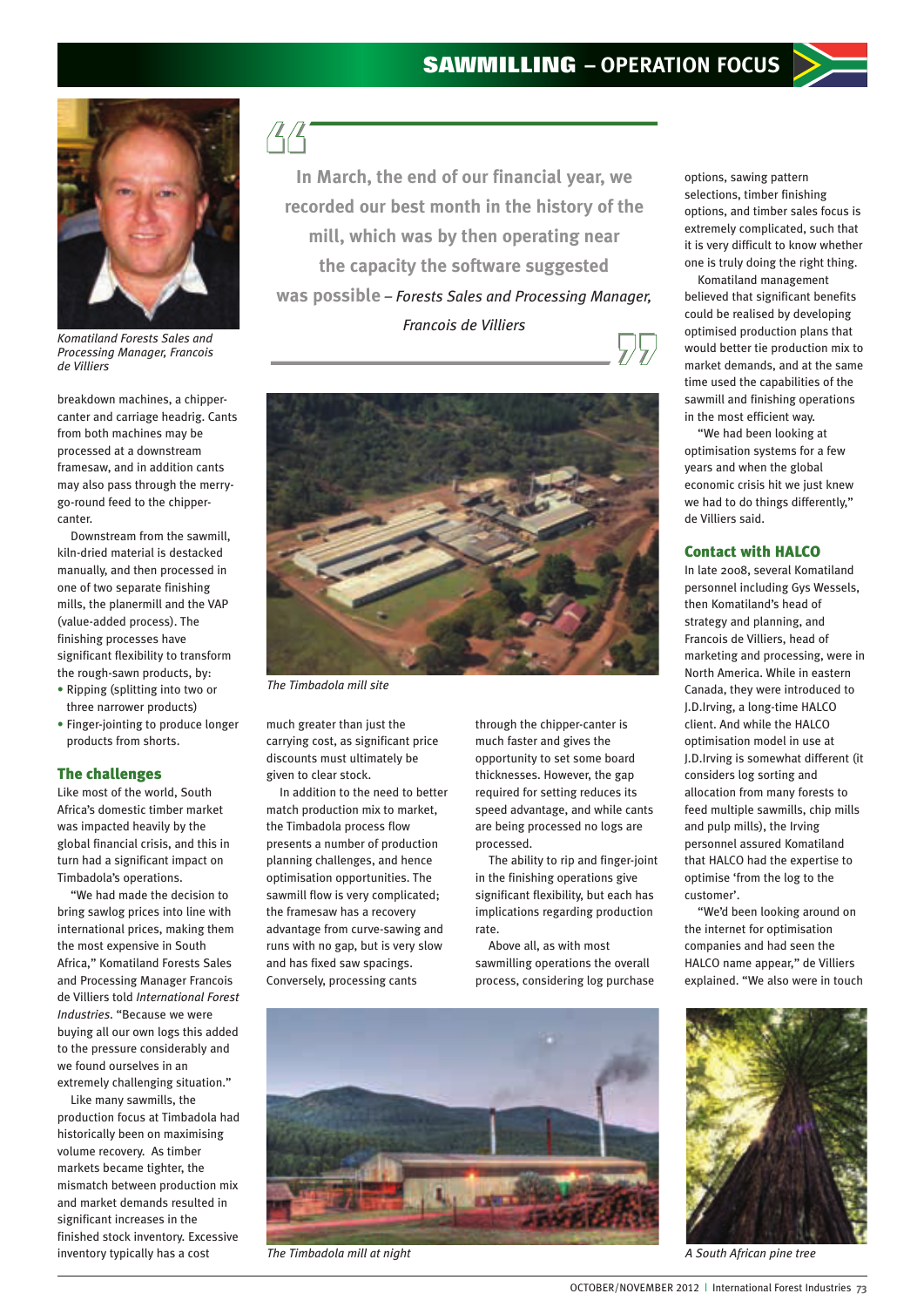# **SAWMILLING – OPERATION FOCUS**



 $\Delta$ 

**We had been looking at optimisation systems for a few years and when the global economic crisis hit we just knew we had to do things differently** *– Francois de Villiers*



*SAWSIM® plot of Timbadola chipper-canter pattern*

with a consulting group who had recommended HALCO and then we were introduced to J.D.Irving – everything was pointing to HALCO."

From eastern Canada the Komatiland personnel were travelling to Vancouver to attend a conference, and so the companies met.

Fast-forward to early 2011, and after some corporate changes at Komatiland they were again ready to address the Timbadola mill operation challenges, and so made contact once again with HALCO.

HALCO Software Systems has

been around for many years; in fact they will celebrate their  $25^{th}$ anniversary next year. HALCO is perhaps best known for the SAWSIM Sawmill Simulation Program. And while the majority of its work is in North America, they are no strangers to international projects, including one previous project in South Africa.

#### The proposed solution: linear programming optimisation

The solution proposed by HALCO to Komatiland was the SAWSIM-LP Production Planning Optimisation System. SAWSIM-LP combines the



*Logs en route to the mill*



*The mill's optimised edger*

SAWSIM program with linear programming optimisation in a fully-integrated application.

"Linear programming (LP) is a widely-used mathematical method to determine optimum allocation of raw materials and production methods to optimise the overall profitability of manufacturing processes," HALCO Principal Brad Turner explained to *IFI*. "It is attractive for applications such as this because it is simple, robust, and can handle large, complex problems."

While linear programming has been employed most heavily in industries other than wood products, notably in the petrochemical industry, the

industry in which it was first applied was in fact the wood products industry. Leonid Kantorovich, a Russian mathematician, was given the task of optimising production in the Soviet plywood industry in the 1930s, and in the course of this work invented the technique today called linear programming. For this he was awarded the Nobel Prize in Economics in 1975 – the only winner of this prize ever from the USSR.

#### The metric that matters

In a complex operation like a timber mill, with many interrelated functions (log procurement, sawmill operations, finishing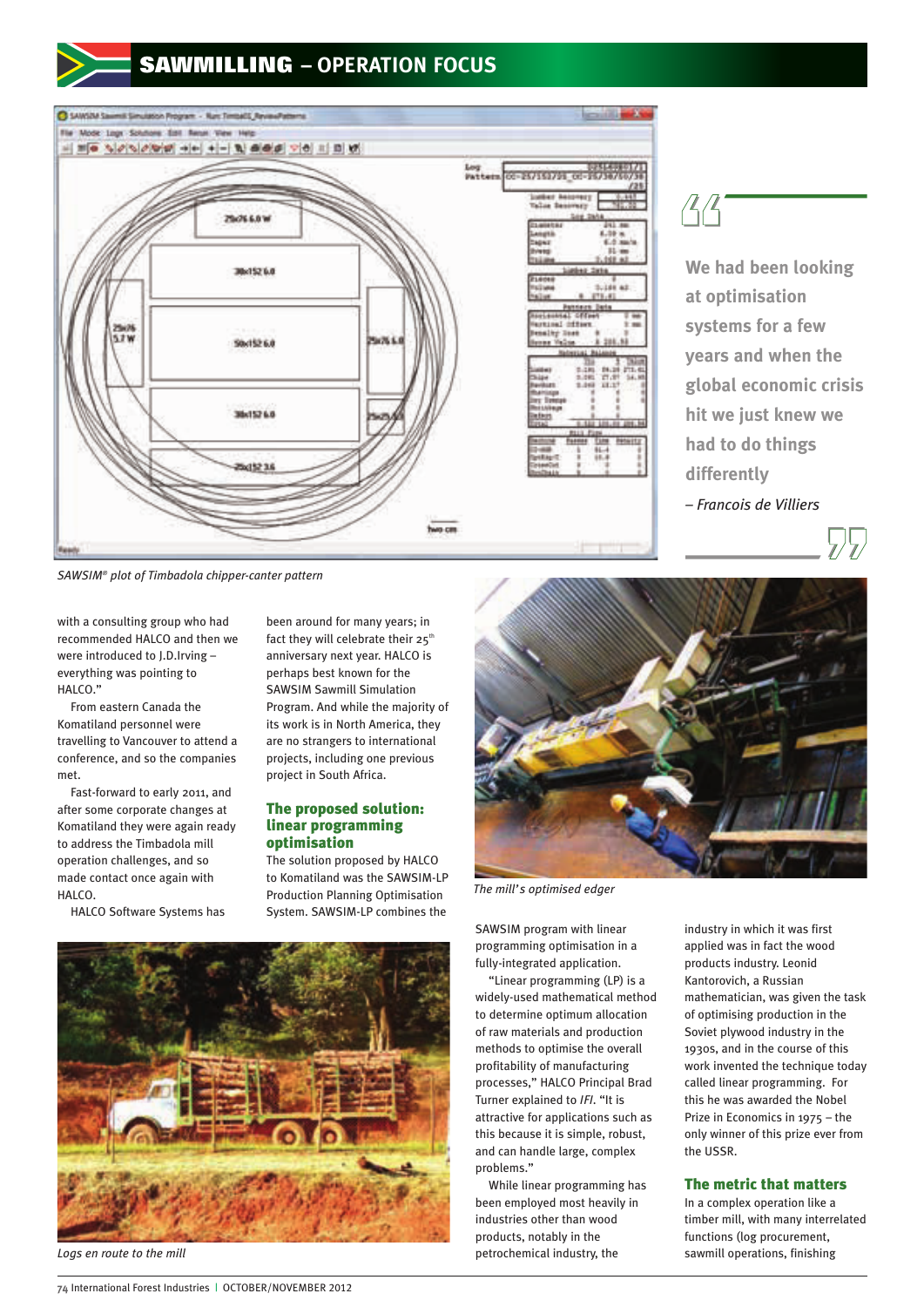### **SAWMILLING – OPERATION FOCUS**

*Optimisation Analyst Kira Ross*



possible sawing pattern to each log class, along with the processing time requirements in each machine centre.

The final development stage was the LP model development. The LP solution combines the SAWSIM results with data defining such things as:

- The log mix to be processed in the mill (this data is drawn from the mill's log scale database system)
- Processing time constraints, including consideration of overtime availability and cost
- Yields of finished products (size, length, and grade), from application of each 'finishing method' (simple planing, planing plus ripping, finger-jointing, etc) to each rough-sawn size and length
- Timber and by-product sales prices
- Constraints on the timber mix that may be sold.

Defining the timber sales mix constraints is critical to the optimised production plan matching market demands. The constraints were defined to allow specification of the minimum/maximum sales mix percentages by size, and by length (shorts versus longs) within each size, in three markets: local to mill, domestic South Africa, and export. Separate sales prices are also specified by market.

While the SAWSIM-LP system software was fully developed prior to the project, every application is different, and program modifications were required to suit some Timbadola-specific requirements. For example, modifications were required to support the Timbadola log sorting methods, with some diameters sorted by length, others not. This ensured that the optimised production plans developed by the system could be implemented in practice.

"Brad told us that we made

**It's important to recognise, however, that none of these metrics on their own directly reflect the metric that really matters – profit** *– HALCO Principal, Brad Turner*



*Greenchain stacking*

operations, and timber sales), many metrics are applied to measure the performance of each function. For example, delivered log cost for log procurement, and per cent recovery for the sawmill operations.

"It's important to recognise, however, that none of these metrics on their own directly reflect the metric that really matters – profit," Turner emphasised. "For example, buying smaller logs may reduce the delivered log cost, but if they reduce production rate, recovery, or the ability to recover highervalued wider products, it may not be the right decision. Similarly, a singular focus on recovery or production rate in the sawmill will be for naught if the resulting production mix is not saleable."

A fundamental component of an LP model formulation is the objective function, which is the function to be maximised in the optimal solution. In SAWSIM-LP, the objective function is income before fixed costs. The beauty of the LP solution is, therefore, that it cuts through all the complexity to produce a coordinated, operations-wide solution that maximises the "metric that really matters".

#### Project development

Before submitting a final project

proposal, Brad Turner and Alex Gerbrandt of HALCO made a oneweek site visit to meet with Timbadola mill staff and discuss

measurement procedure includes use of tape measure, calipers, and a laser instrument and target board, and provides good form data including sweep, crook, ovality, and variable taper. Ultimately, Timbadola personnel measured a total of approximately 250 logs from all processed species. Referencing this data, HALCO's 'log cloning' software was used to generate log samples covering the entire species/diameter/length mix

scanners, a manual measurement procedure was required to collect data on the typical log form characteristics. The HALCO

processed in the mill. "They showed us how they wanted a number of logs

measured and they also left us with quite a bit of homework to do



*SAWSIM® plot of headrig + framesaw pattern*

the mill operation in detail. The week spent at the mill guesthouse also allowed them to become very well acquainted with the traditional South African 'braai' – grilling meat over the glowing coals of an open wood fire.

Also while on site, the Timbadola staff was trained in HALCO's log measurement procedure. As the current mill does not have full-profile log

with other subspecies of pine that we work with to form a proper database that shows what we're dealing with and feeding into the mill," Komatiland Analyst Dawie Steenkamp recalled.

The next step was development of the SAWSIM model. SAWSIM is very flexible and can accurately model the processing of logs in virtually any sawmill. Within a SAWSIM-LP system, SAWSIM is used to generate the yield data: the rough-sawn product yields produced by applying each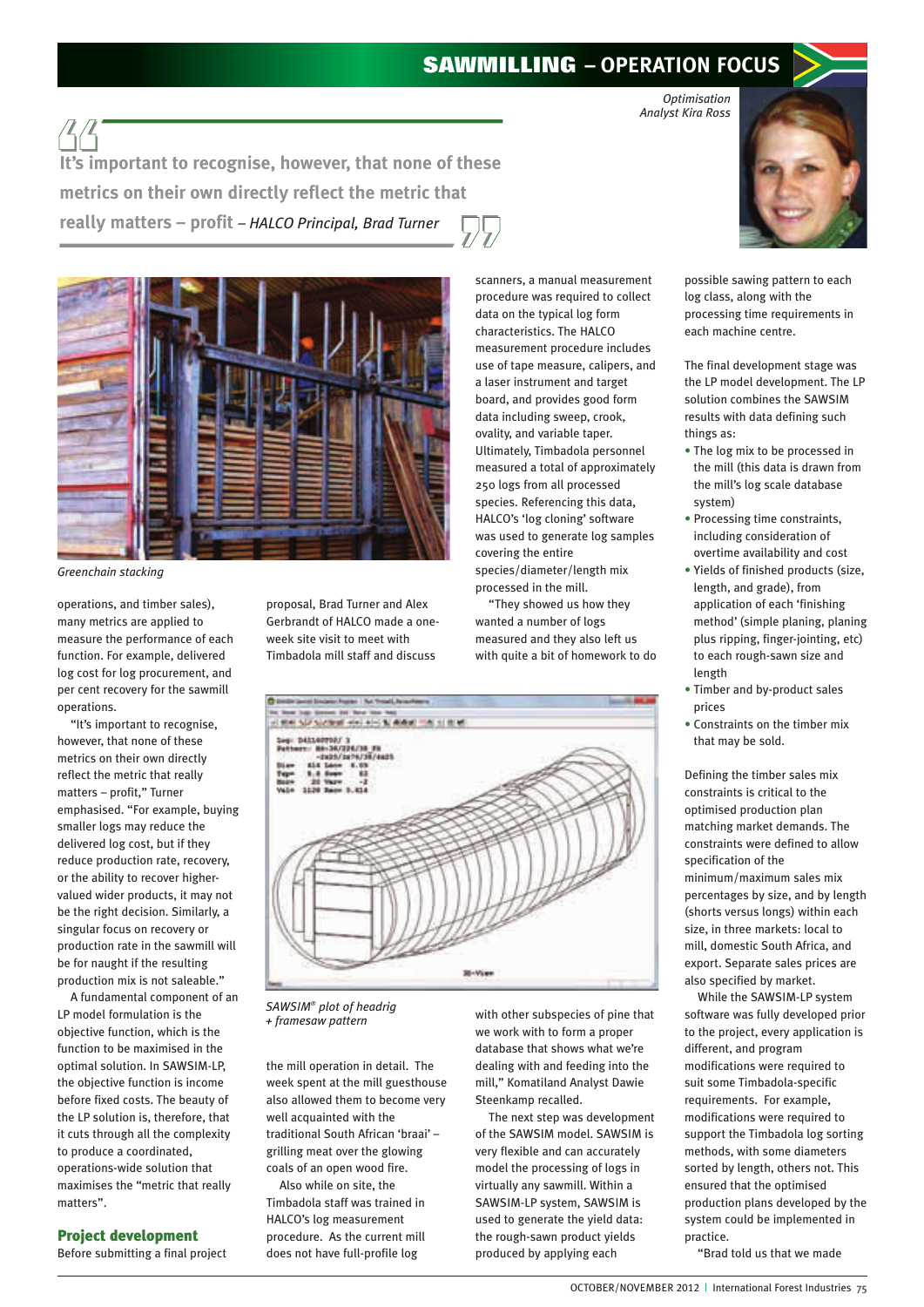more changes to the software than any other customer they'd had," Optimisation Analyst Kira Ross said. "That was mainly because of our mix of products and grade, I think.

"The software was originally set up to run bi-monthly or quarterly but we actually wanted to run it on a more regular basis because our production planning sometimes varied over a week or even a day depending on what logs are coming in. We made alterations to run the HALCO system on a shorter term basis to determine the exact cutting patterns, which took a lot of work.

"This also helped us to calibrate the system because if you're planning over a shorter time you can compare your results a lot sooner, which allows you to fine tune it even more and over a shorter time.

"The other main thing we changed was to allow us to look at our log intake history because that allowed us to calibrate what we would cut in the future by referring to this database. This works in two ways: the previous month is often an indicator for what will be coming in the current month; and the intake can be managed against what is already in the logyard to deliver on customer orders."

The SAWSIM-LP solution is presented in the form of reports, from which operating plans can be made:

- Sawing patterns to be used for each log sort, for sawmill planning and scheduling
- Finishing operations to be applied to each rough-sawn product, for dry-end planning
- Timber sales mix summary, to give direction to lumber sales personnel.

#### Implementation and results

Turner returned to South Africa for a week-long implementation and training session (and more braai …). During the session, initial system runs were conducted and results were reviewed by the Komatiland management group. The process led to various data refinements and several 'on-thefly' model revisions.

"The session was quite intense,

but by the end the model was ready for handover," Turner said. "While Timbadola's equipment may be far from state-of-the-art, the skill of the Komatiland analysts, in particular Ross and Steenkamp, is without question world class. This, along with the commitment from upper management on down to the mill crews to embrace and implement change has been key to the project results."

Komatiland was equally glowing in its assessment of Turner and his team over that period and throughout the whole process in general.

"They spent more than two weeks with us on site learning about out our process and our people," Ross said. "After that, we kept in touch with email and we found that they were able to give us really good, individualised support in that way.

"There were sometimes problems that they hadn't encountered before because of the specific issues with our mill but they were happy to work through those to find solutions – they had remote access from Canada, which helped."

And what of those results? "We were told that most

customers receive payback on their investment within six months," de Villiers said. "We felt if they could achieve that at Timbadola, which was making a loss, we'd be beside ourselves.

"Initially, the program came back with results that seemed counter-intuitive to us, such as saying the mill could produce 50% more than current capacity and more profit would be made with a



*Products are destacked in the drymill*

different product mix.

"But we couldn't do worse so we committed fully in November last year and, despite a few breakdowns, made a big enough profit to pay back the project cost in two months. December and January are traditionally low months but in March, the end of our financial year, we recorded our best month in the history of the mill, which was by then operating near the capacity the software suggested was possible."

In addition, this production was in sizes demanded by the market, resulting in an increase in average



**Linear Programming is attractive for applications such as this because it is simple, robust, and can handle large, complex problems**  *– Brad Turner*



*Fingerjointing remains an important part of the process at the Timbadola mill*

sales value and a decrease in finished stocks. These improvements resulted primarily from improved sawing pattern selections, which enabled production of in-demand products while managing the complex flow constraints of the sawmill.

Turner said the SAWSIM-LP system had provided a structured and systematic way to make ongoing routine production plans,